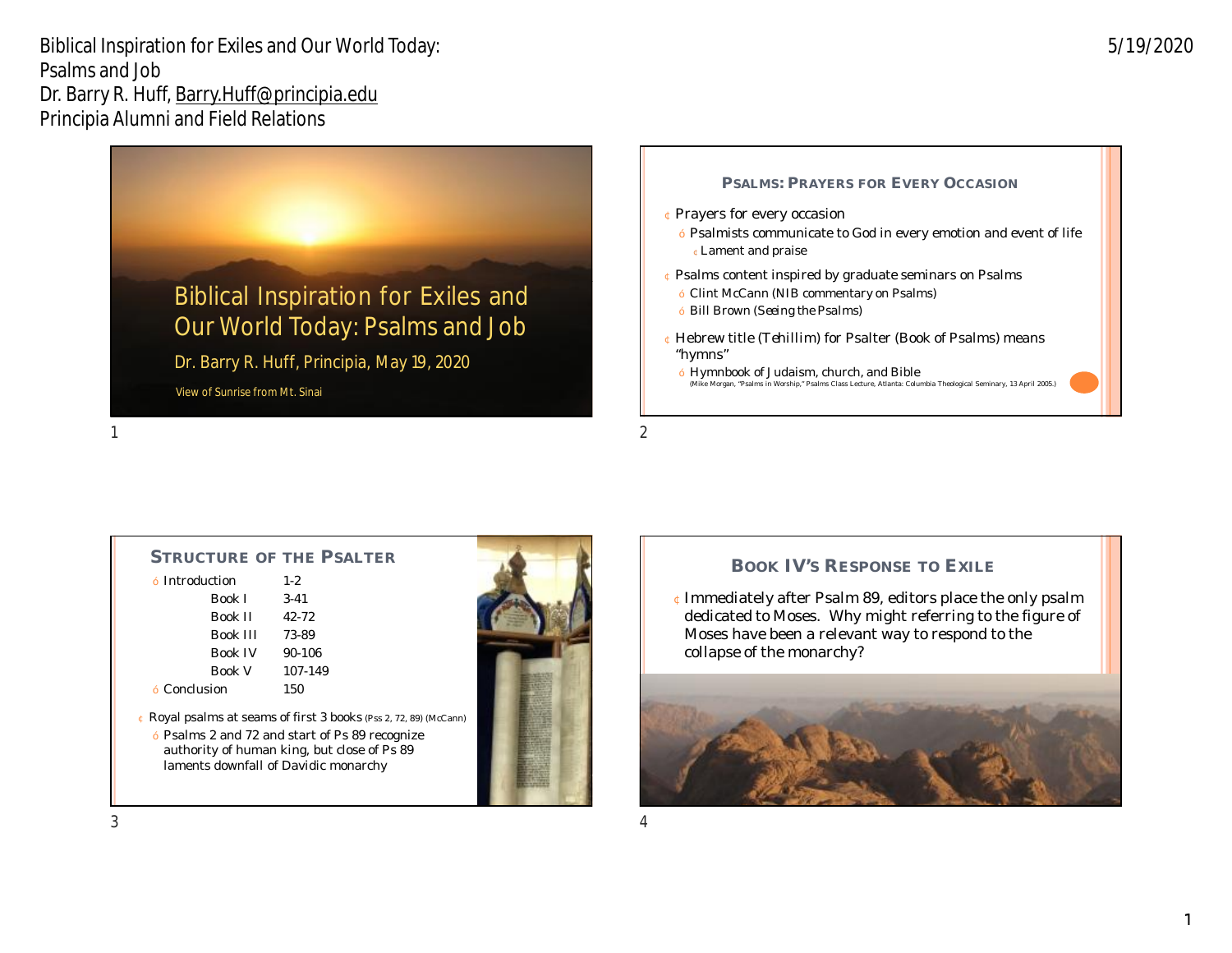#### **BOOK IV'S RESPONSE TO EXILE: GOD IS REFUGE**

¢ "I say to the Lord, 'You are my refuge, my stronghold! You are my God—the one I trust!' God will save you from the hunter's trap and from deadly sickness. God will protect you with his pinions; you'll find refuge under his wings. His faithfulness is a protective shield. Don't be afraid of... sickness that prowls in the dark... Because you've made the Lord my refuge, the Most High, your place of residence—no evil will happen to you; no disease will come close to your tent" (Ps 91:2-10 CEB).



#### **TABERNACLE IMAGERY IN PSALM 91 & "MOTHER'S EVENING PRAYER"**

Please consider the lyrics of Mary Baker Eddy's "Mother's Evening Prayer" in light of the tabernacle, especially the Holy of Holies.

- ´ "O gentle presence"
- ´ "His habitation high is here, and nigh"
- "Beneath the shadow of His mighty wing; In that sweet secret of the narrow way, Seeking and finding, with the angels sing:

'Lo, I am with you alway,'—watch and pray." Mary Baker Eddy, *Miscellaneous Writings 1883-1896 (*Boston: The Christian Science Publishing Society, 1896), 389.

e, Samuel E. "The Tabernacle and the Court." Course Handout. Old Testament I. Richmond, VA: Union-PSCE, 31 October 200

 $5\,$ 

#### **PSALM 91 IN** *MARY BAKER EDDY: CHRISTIAN HEALER* **(AMPLIFIED EDITION)**

- ¢ In response to the question, "On what is Christian Science based?," Mary Baker Eddy mentioned the following biblical texts: "The Ten Commandments, the Ninety-First Psalm, The Sermon on the Mount, The Revelation of St. John the Divine" (pgs. 203-204).
- She stated that Psalm 91 "contains more practical theological and pathological truth than any other collection of the same number of words in human language except the Sermon on the Mount" (pg. 192).
- ¢ In 1898, she described "the secret place of the Most High" as "spiritual Love" and as "man's spiritual state in God's own image and likeness" (pgs. 193 and 580).

Yvonne Caché von Fettweis and Robert Townsend Warneck, *Mary Baker Eddy: Christian Healer, Amplified Edition* (Boston: The Christian Science Publishing Society, 2009).



### **BOOK IV'S RESPONSE TO EXILE: GOD REIGNS**

- ¢Psalms 93-99 respond to collapse of Davidic monarchy (Ps 89) by proclaiming that God is King
- ¢"Joy to the World" is based off of Ps 98, an enthronement psalm
- ¢Purpose behind editing of Psalter: encourage readers to take refuge in Yhwh, the true King, rather than trust in

human power (Ps 118:8; Jerome F. D. Creach, *Yahweh as Refuge and the Editing of the Hebrew Psalter,* JSOTSS 217, [Sheffield: Sheffield Academic Press, 1996], 18).

 $7$ 

5/19/2020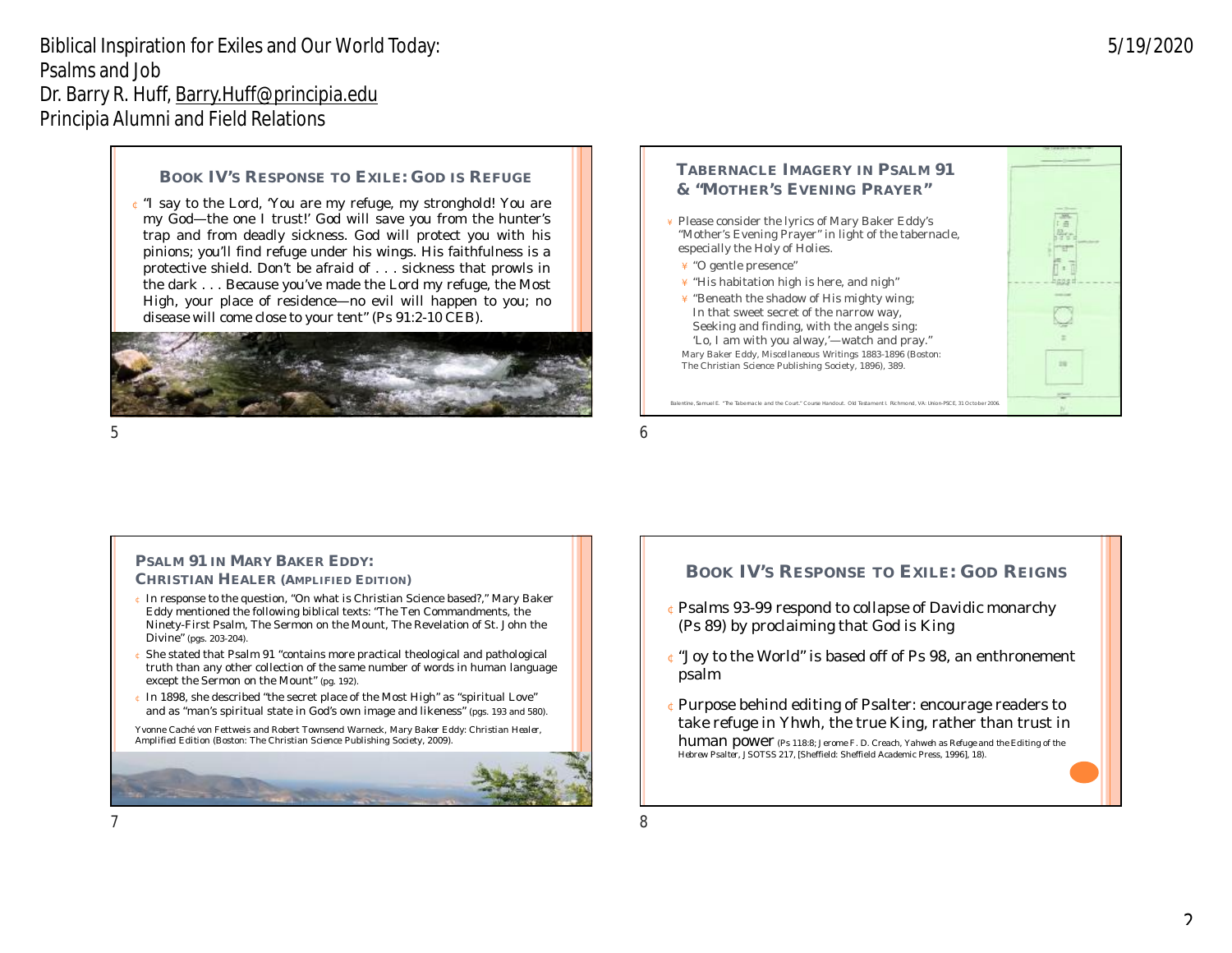### **Structural Trends**

#### ¢Doxologies at end of books give a tour through OT history

- Books 1-2: period of United Monarchy
- Book 3: collapse of monarchy
- Book 4: exilic prayer to be gathered from among nations (106:47)
- Opening of Book 5: postexilic gratitude to God for gathering redeemed from corners of earth (107:2-3) (Miller, Patrick D. "The Psalter as a Book of Theology." In *Psalms in Community: Jewish and Christian Textual, Liturgical, and Artistic*<br>*Traditions*, ed. Harold W. Attridge and Margot E. Fassler [Boston: Brill, 2004], 88-90).



#### **PSALM 117: HYMN OF PRAISE**

- ¢ Call to Praise: v. 1 "Praise the Lord"
- ¢ Reason for Praise: vv. 2a-b
	- "For great is his steadfast love toward us, and the faithfulness of the Lord endures forever."
- ¢ Call to Praise: v. 2c "Praise the Lord"
- ¢ Hallelujah: praise the Lord
	- "The Christian should be an alleluia from head to foot." ~ Augustine
- ¢ Praise is "an act of communion that has no purpose other than engagement in this right relation. It is an act of extravagant homecoming when 'we come down where we ought to be'" . . . an act of "glad self-abandonment . . . of gladly ceding all of life in gratitude over to this God." ~ Walter Brueggemann, *The Psalms and the Life of Faith* (Minneapolis: Fortress Press, 1995), 116-122.



 $9$  10

NOMINEES FOR THE "MOST FREQUENTLY APPEARING TYPE OF PSALM IN THE BOOK OF PSALMS" A) the hymn of praise B) the royal psalm C) the lament psalm D) the song of thanksgiving



# LESSONS FROM LAMENTS

- ¢Be straightforward with God
	- "You don't have to protect God from how you feel . . . doing so is trying to *play* God rather than *pray* to God."
	- ~ Stephen McCutchan
- ¢ Lean on the "sustaining infinite" who can be turned to in both the ups and downs of life (Mary Baker Eddy, *Science and Health with Key to the Scriptures*, vii)

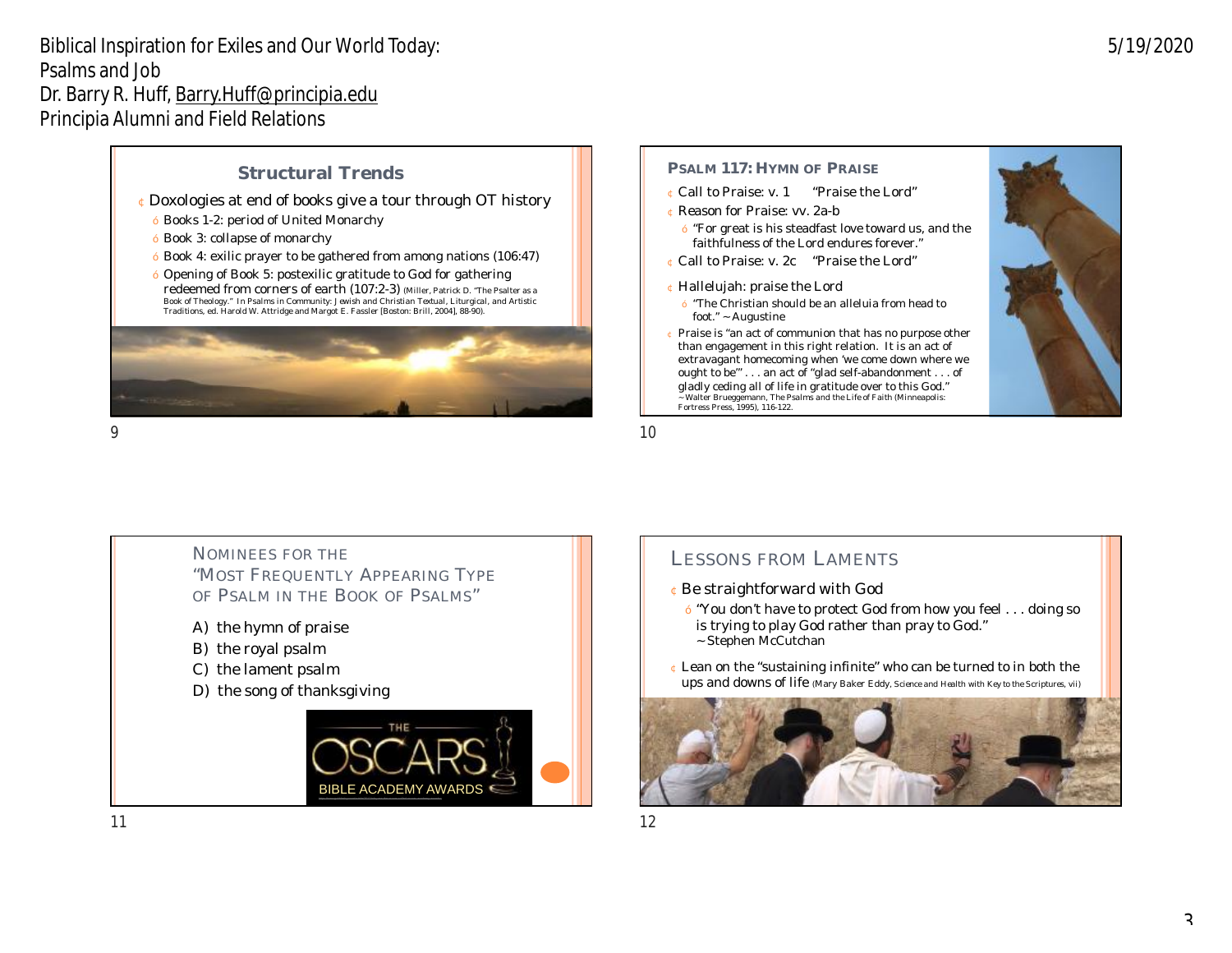### **PSALM 13 AS MODEL OF LAMENT PSALM**

- **1. Address to God** "How long, O Lord?" (v. 1)
- **2. Complaint, petition, or reasons God should help** "Will you forget me forever? . . . How long must I bear pain . . . Answer me, O Lord my God! Give light to my eyes, or I will sleep the sleep of death, and my enemy will say, 'I have prevailed'…" (vv. 1-4)
- **3. Expressions of confidence or the assurance of being heard, praise, vows of offering** "But I trusted in your steadfast love; my heart

shall rejoice in your salvation. I will sing to the Lord, because he has dealt bountifully with me." (vv. 5-6) Patrick D. Miller, "The Psalms and Pastoral Care," *Reformed Liturgy and Music* 24 (Summer 1990): 132-33.

 $13$  and  $14$ 



# **Psalm 22**

- ¢ "My God, my God, why have you forsaken me?" (Ps 22:1 NRSV)
	- Only words Jesus utters from cross in Matthew & Mark
	- Psalm 22 encourages us to turn to God in every circumstance.
	- When first words are "my God," last word will not be forsaken
- ¢ Intensity of pain at psalm's start is transformed by intensity of praise at psalm's finish



5/19/2020

## **Psalm 22: 27-31**

- ¢ "All the ends of the earth shall remember and turn to the LORD; and all the families of the nations shall worship before him. For dominion belongs to the LORD, and he rules over the nations. To him, indeed, shall all who sleep in the earth bow down; before him shall bow all who go down to the dust, and I shall live for him. Posterity will serve him; future generations will be told about the Lord, and proclaim his deliverance to a people yet unborn, saying that he has done it" (NRSV).
- ¢ Who does the psalmist invite to worship God?
- ¢ V. 29 hints at resurrection, challenging normal OT conception of Sheol (Clint McCann, Psalms Class Lecture, Eden Theological Seminary, 2 October 2002.)



## **Following Ps 22: Ps 23 & Gospels**

- ¢Gospels move from crucifixion to resurrection, just as Ps 22 moves from pain to praise.
- ¢Lament psalms are foundation employed by Gospel writers to makes sense of Jesus's crucifixion and resurrection
- ¢How does Ps 23 reply to the cry, "My God, my God, why have you forsaken me?" (Ps. 22:1 NRSV)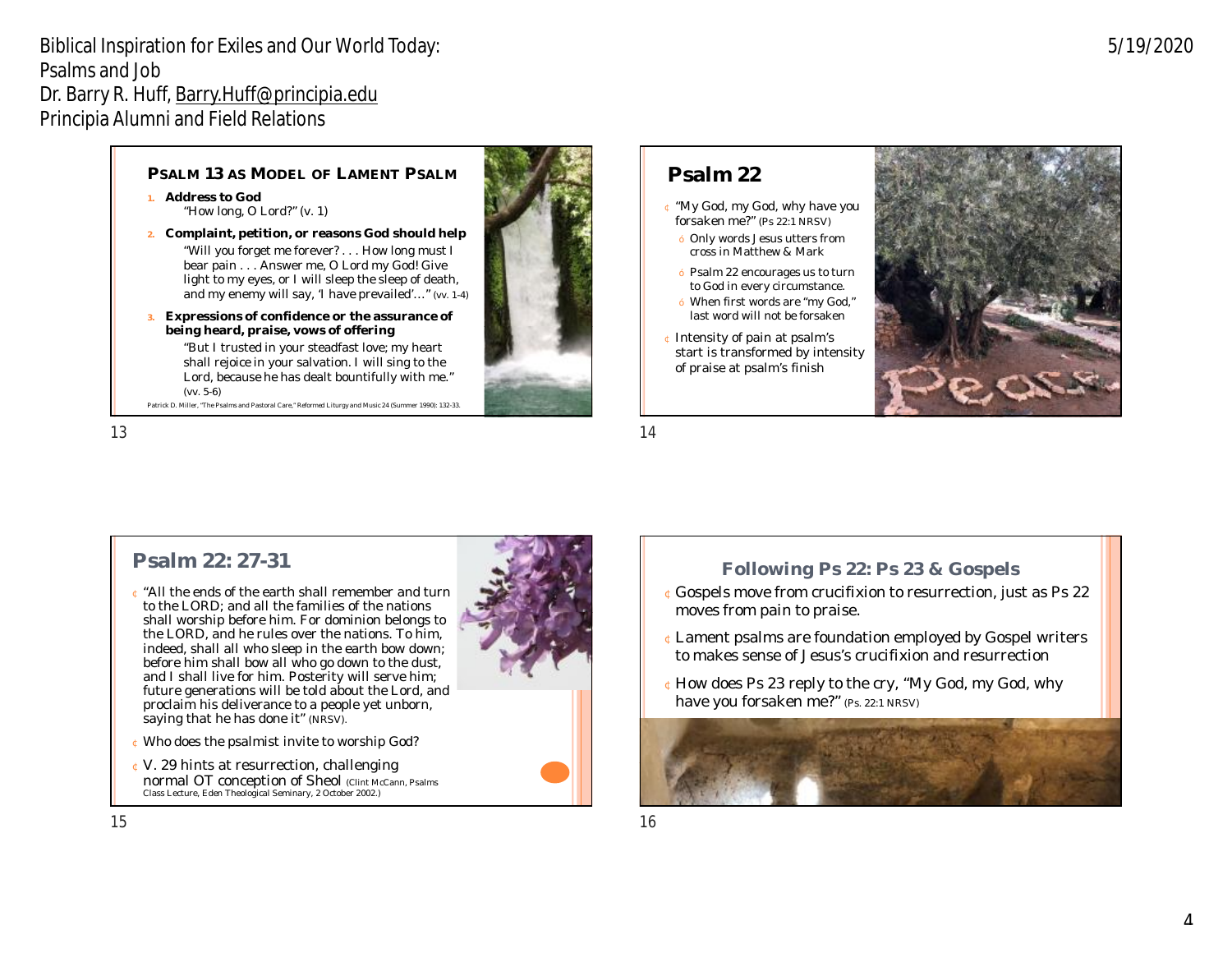# **Reality of Praise**

- ¢The Psalter as a whole takes us on a pathway that moves the individual into community and that leads through the pain of lament to the joy of praise.
	- "The final shape of the Psalter, though it acknowledges the . . . pain of human suffering . . . points to an alternative view of reality in which there is room in the human heart only for praise. Praise constitutes another reality in which the presence of God has become so real that anger has no point, pain has no hold, and death lacks all power to sting." ~ Gerald H. Wilson, "The Shape of the Book of Psalms." *Interpretation* 46.2 (April 1992): 139.



#### **Job vs. Deuteronomistic Retributive Theology**

- $\approx$  Most of book of Job likely authored during 6<sup>th</sup>-4<sup>th</sup> centuries BCE
- ¤**D**euteronomistic **R**etributive **T**heology: Obey God and prosper, disobey God and suffer.
- **¤** Prologue explores our motive for worshipping God as Job loses his animals, children, and health "for no reason" (2:3 NRSV)



 $17$  and  $18$ 

# Three Cycles of Wisdom Dialogue

|                                                                                                                                                                | Eliphaz | Job       | Bildad | Job      | Zophar  | Job       |
|----------------------------------------------------------------------------------------------------------------------------------------------------------------|---------|-----------|--------|----------|---------|-----------|
| $1st$ Cycle                                                                                                                                                    | $4 - 5$ | $6 - 7$   | 8      | $9 - 10$ | 11      | $12 - 14$ |
| 2 <sup>nd</sup> Cycle                                                                                                                                          | 15      | $16 - 17$ | 18     | 19       | 20      | 21        |
| 3rd Cycle                                                                                                                                                      | 22      | 23-24     | 25     | 26       | $- - -$ | 27        |
| $1st$ cycle: Reassuring Job—DRT is true in the long run<br>$2^{nd}$ cycle: Fate of the wicked<br>3rd cycle: Condemning Job and Collapse of Dialogue            |         |           |        |          |         |           |
| Invigorated by the idea of a trial with God,<br>Job's speeches transform from rejecting (19:9; 22:24)<br>to asserting his roval dominion $(23:10; 31:35-37)$ . |         |           |        |          |         |           |





### **Lesson on (im)proper care from Job's friends**

**"The tender word and Christian encouragement of an invalid, pitiful patience with his fears and the removal of them, are better than hecatombs of gushing theories, stereotyped borrowed speeches, and the doling of arguments, which are but so many parodies on legitimate Christian Science, aflame with divine Love." ~ Mary Baker Eddy,** *Science and Garden of Health with Key to the Scriptures* **366:30**